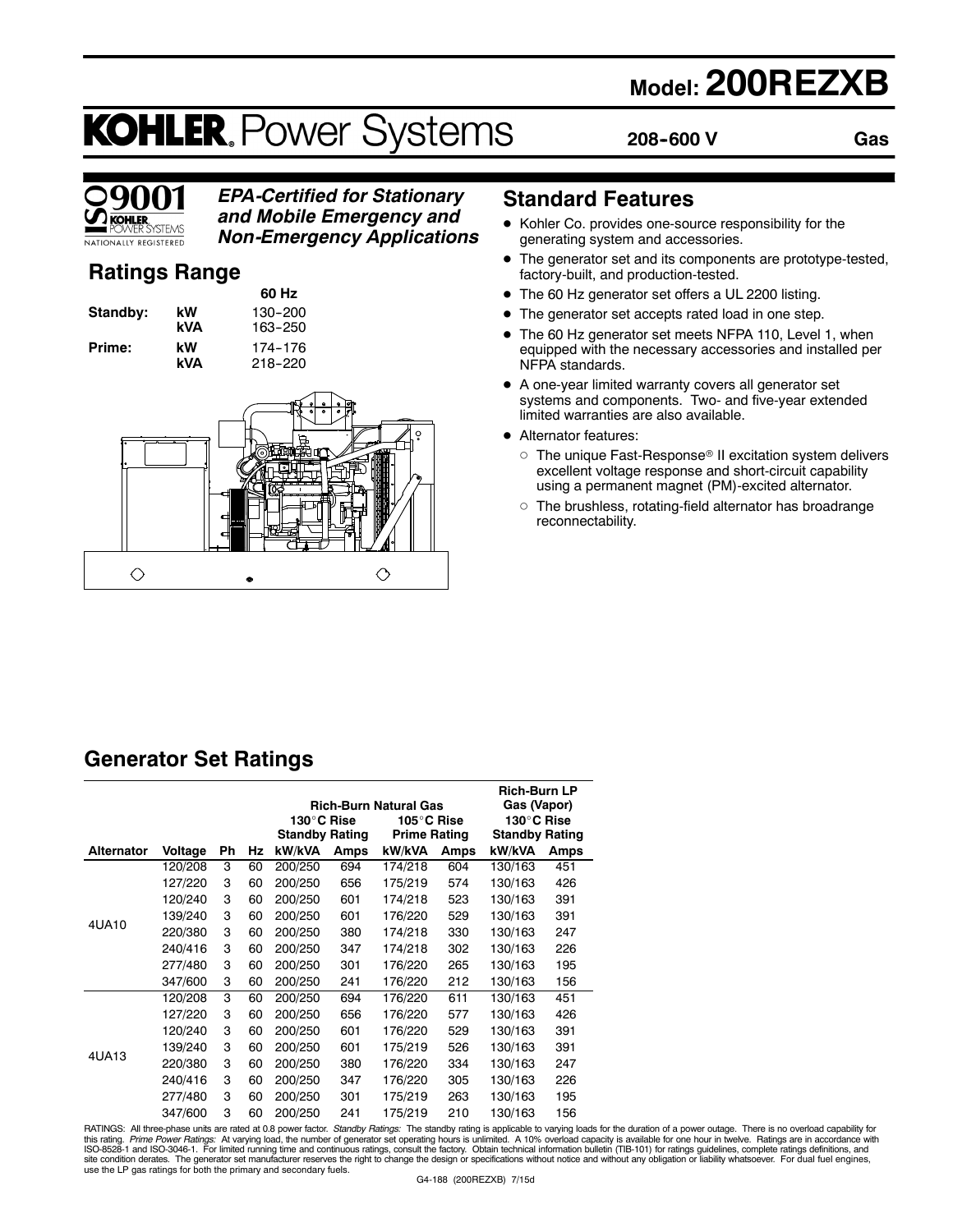### **Alternator Specifications**

| <b>Specifications</b>                    |       | <b>Alternator</b>                |  |  |
|------------------------------------------|-------|----------------------------------|--|--|
| Manufacturer                             |       | Kohler                           |  |  |
| Type                                     |       | 4-Pole, Rotating-Field           |  |  |
| Exciter type                             |       | Brushless,<br>Permanent-Magnet   |  |  |
| Leads: quantity, type                    |       | 12, Reconnectable                |  |  |
| Voltage regulator                        |       | Solid State, Volts/Hz            |  |  |
| Insulation:                              |       | <b>NEMA MG1</b>                  |  |  |
| Material                                 |       | Class H                          |  |  |
| Temperature rise                         |       | 130°C, Standby                   |  |  |
| Bearing: quantity, type                  |       | 1, Sealed                        |  |  |
| Coupling                                 |       | Flexible Disc                    |  |  |
| Amortisseur windings                     |       | Full                             |  |  |
| Voltage regulation, no-load to full-load |       | <b>Controller Dependent</b>      |  |  |
| One-step load acceptance                 |       | 100% of Rating                   |  |  |
| Unbalanced load capability               |       | 100% of Rated Standby<br>Current |  |  |
| Peak motor starting kVA:                 |       | (35% dip for voltages below)     |  |  |
| 480 V                                    | 4UA10 | 790 (60Hz)                       |  |  |
| 480 V                                    | 4UA13 | 990 (60Hz)                       |  |  |

- NEMA MG1, IEEE, and ANSI standards compliance for temperature rise and motor starting.
- Sustained short-circuit current of up to 300% of the rated current for up to 10 seconds.
- Sustained short-circuit current enabling downstream circuit breakers to trip without collapsing the alternator field.
- Self-ventilated and dripproof construction.
- Windings are vacuum-impregnated with epoxy varnish for dependability and long life.
- Superior voltage waveform from a two-thirds pitch stator and skewed rotor.
- Fast-Response<sup>®</sup> II brushless alternator with brushless exciter for excellent load response.

### **Application Data Engine Electrical**

#### **Engine Specifications** Manufacturer **Doosan** Engine model **D111TIC** Engine type **11.1** L, 4-Cycle, Turbocharged, Aftercooled Cylinder arrangement 6, Inline Displacement, L (cu. in.) 11.05 (674) Bore and stroke, mm (in.) 123 x 155 (4.84 x 6.10) Compression ratio 10.5:1 Piston speed, m/min. (ft./min.) 558 (1831) Main bearings: quantity, type 7, Precision Half-Shell Rated rpm 1800 Max. power at rated rpm, kWm (BHP) 225 (302) Cylinder head material Cylinder head material control cast Iron Piston: type, material Crankshaft material **Forged** Steel Valve material Governor: type Electronic Frequency regulation, no-load to full-load Isochronous Frequency regulation, steady state  $\pm 0.5\%$ Frequency Fixed Air cleaner type, all models Dry **Engine Electrical System** Battery charging alternator: Ground (negative/positive) Negative Volts (DC) 24 Ampere rating 45 Starter motor rated voltage (DC) 24 Battery, recommended cold cranking amps (CCA): Qty., CCA rating each Two, 1000 Battery voltage (DC) 12 **Fuel Fuel System - Rich Burn** Fuel type **Natural Gas, LP Gas,** Natural Gas, LP Gas, Fuel supply line inlet 2.0 NPTF Natural gas fuel supply pressure, kPa  $(in. H<sub>2</sub>O)$  $1.74 - 2.74$   $(7.0 - 11.0)$ LPG vapor withdrawal fuel supply pressure, kPa (in.  $H_2O$ ) 1.24-2.74 (5.0-11.0) Dual fuel engine, LPG vapor withdrawal fuel supply pressure,  $kPa$  (in.  $H_2O$ ) 1.24 (5.0) Fuel supply pressure, measured at the generator set fuel inlet downstream of any fuel system equipment accessories.

#### **Exhaust**

**Engine**

| <b>Exhaust System</b>                                                         |                                                |
|-------------------------------------------------------------------------------|------------------------------------------------|
| Exhaust manifold type                                                         | Wet                                            |
| Exhaust flow at rated kW, kg/hr. (cfm)                                        | 850 (1211)                                     |
| Exhaust temperature at rated kW.<br>dry exhaust, $^{\circ}$ C ( $^{\circ}$ F) | 600 (1112)                                     |
| Maximum allowable back pressure<br>overall, kPa (in. Hg)                      | 10.2(3)                                        |
| Maximum allowable back pressure<br>after catalyst, kPa (in. Hg)               | 5.1(1.5)                                       |
| Engine exhaust outlet size, mm (in.)                                          | Flanged Outlet at Catalyst,<br>see ADV drawing |

**Fuel Composition Limits \* Nat. Gas LP Gas** Methane, % by volume 90 min. Ethane, % by volume 4.0 max. Propane, % by volume 1.0 max. 85 min. Propene, % by volume 0.1 max. 5.0 max.  $C_4$  and higher, % by volume 0.3 max. 2.5 max. Sulfur, ppm mass 25 max. Lower heating value,  $MJ/m<sup>3</sup>$  (Btu/ft<sup>3</sup>), min.  $33.2$  (890) 84.2 (2260) Fuels with other compositions may be acceptable. If your fuel is

or Dual Fuel

outside the listed specifications, contact your local distributor for further analysis and advice.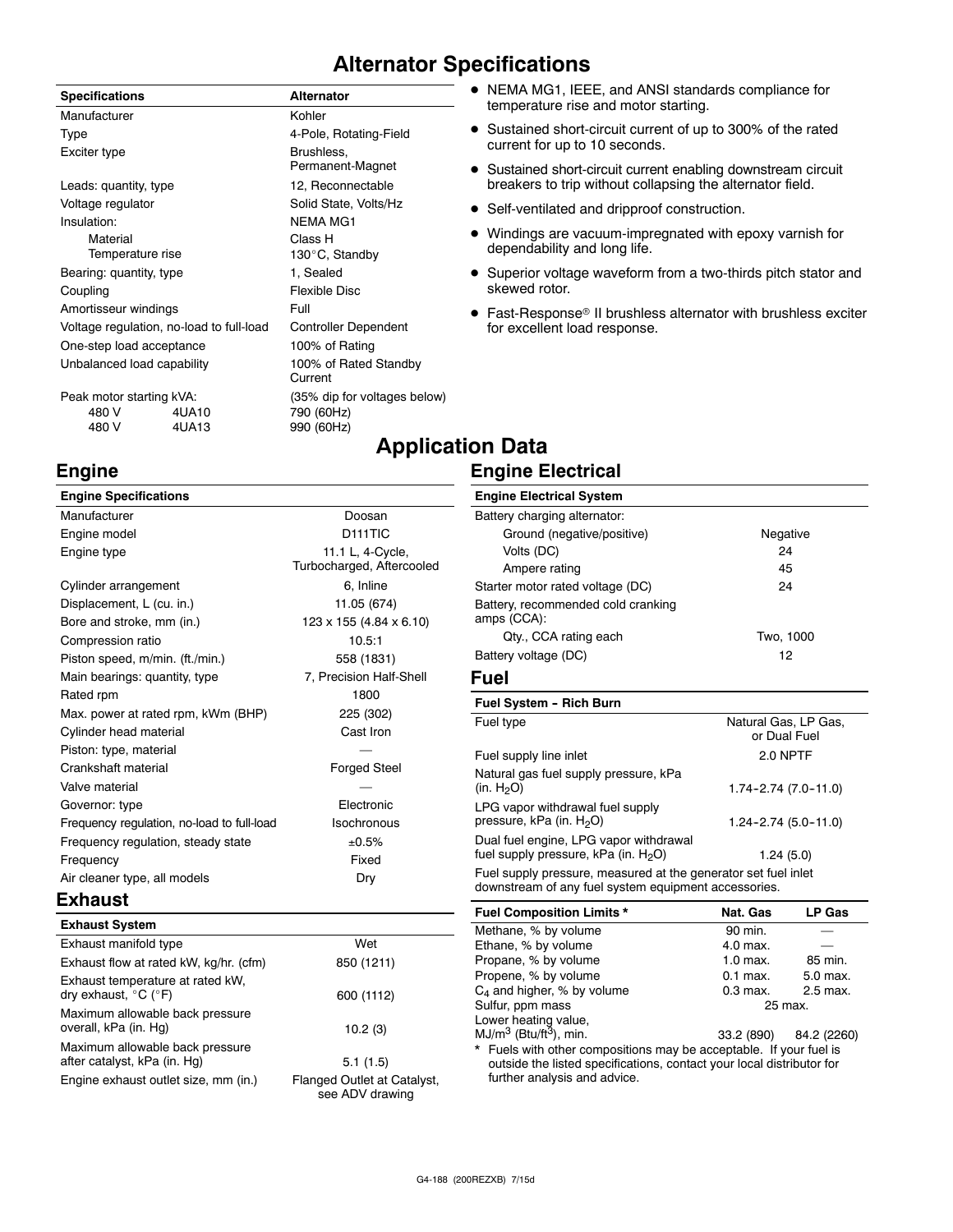### **Application Data**

### **Lubrication**

#### **Lubricating System**

| Type                                  | <b>Full Pressure</b> |
|---------------------------------------|----------------------|
| Oil pan capacity, L (qt.)             | 25(26.4)             |
| Oil pan capacity with filter, L (qt.) | 27(28.8)             |
| Oil filter: quantity, type            | 1, Cartridge         |
| Oil cooler                            | Water-Cooled         |
|                                       |                      |

### **Cooling**

| <b>Radiator System</b>                                                                       |              |
|----------------------------------------------------------------------------------------------|--------------|
| Ambient temperature, °C (°F) *                                                               | 50 (122)     |
| Engine jacket water capacity, L (gal.)                                                       | 21(5.5)      |
| Radiator system capacity, including<br>engine, L (gal.)                                      | 116 (30.6)   |
| Engine jacket water flow, Lpm (gpm)                                                          | 284 (75)     |
| Heat rejected to cooling water at rated<br>kW, dry exhaust, kW (Btu/min.)                    | 142.3 (8100) |
| Heat rejected to air charge cooler at<br>rated kW, dry exhaust, kW (Btu/min.)                | 26.3 (1500)  |
| Water pump type                                                                              | Centrifugal  |
| Fan diameter, including blades, mm (in.)                                                     | 965 (38)     |
| Fan, kWm (HP)                                                                                | 13.4 (18)    |
| Max. restriction of cooling air, intake and<br>discharge side of radiator, kPa (in. $H_2O$ ) | 0.125(0.5)   |

Weather and sound enclosures with internal silencer reduce ambient temperature capability by  $5^{\circ}$ C (9 $^{\circ}$ F).

### **Operation Requirements**

| <b>Air Requirements</b>                                       |             |  |
|---------------------------------------------------------------|-------------|--|
| Radiator-cooled cooling air,<br>$m^3$ /min. (scfm) $\uparrow$ | 510 (18000) |  |
| Combustion air, kg/hr. (cfm)                                  | 800 (390)   |  |
| Heat rejected to ambient air:                                 |             |  |
| Engine, kW (Btu/min.)                                         | 60.3 (3430) |  |
| Alternator, kW (Btu/min.)                                     | 16.0 (910)  |  |
| $A = 0.5$ denote $A = 0.01$ and $A = 3$ (0.075 lbs. $(0.3)$   |             |  |

 $\dagger$  Air density = 1.20 kg/m<sup>3</sup> (0.075 lbm/ft<sup>3</sup>)

#### **Fuel Consumption**]

| Natural Gas, m <sup>3</sup> /hr. (cfh) at % load | <b>Standby Rating</b>                               |
|--------------------------------------------------|-----------------------------------------------------|
| 100%                                             | 59.9<br>(2115)                                      |
| 75%                                              | (1649)<br>46.7                                      |
| 50%                                              | 32.8<br>(1158)                                      |
| 25%                                              | 20.0<br>(706)                                       |
| Natural Gas, m <sup>3</sup> /hr. (cfh) at % load | <b>Prime Rating</b>                                 |
| 100%                                             | 53.6<br>(1893)                                      |
| 75%                                              | (1473)<br>41.7                                      |
| 50%                                              | (1049)<br>29.7                                      |
| 25%                                              | 17.6<br>(622)                                       |
| LP Gas, $m^3/hr$ . (cfh) at % load               | <b>Standby Rating</b>                               |
| 100%                                             | (703)<br>19.9                                       |
| 75%                                              | (600)<br>17.0                                       |
| 50%                                              | (406)<br>11.5                                       |
| 25%                                              | 7.2<br>(254)                                        |
| $\cdots$<br>.                                    | $2.1 - 2.7 - 2.7$<br>$\sim$ $\sim$<br>$- - - - - -$ |

 $\ddagger$  Nominal fuel rating: Natural gas, 37 MJ/m<sup>3</sup> (1000 Btu/ft.<sup>3</sup>) LP vapor, 93 MJ/ $m^3$  (2500 Btu/ft.<sup>3</sup>)

LP vapor conversion factors:

| 8.58 ft. <sup>3</sup> = 1 lb.        |
|--------------------------------------|
| $0.535 \text{ m}^3 = 1 \text{ kg}$ . |
| 36.39 ft. $3 = 1$ gal.               |

### **Controllers**



#### **Decision-Maker<sup>®</sup> 3000 Controller**

Provides advanced control, system monitoring, and system diagnostics for optimum performance and compatibility.

- $\bullet$  Digital display and menu control provide easy local data access
- $\bullet$  Measurements are selectable in metric or English units
- Remote communication thru a PC via network or serial configuration
- Controller supports Modbus<sup>®</sup> protocol
- $\bullet$  Integrated hybrid voltage regulator with  $\pm 0.5\%$  regulation
- $\bullet$  Built-in alternator thermal overload protection
- NFPA 110 Level 1 capability

Refer to G6-100 for additional controller features and accessories.



#### **Decision-Maker<sup>®</sup> 550 Controller**

Provides advanced control, system monitoring, and system diagnostics with remote monitoring capabilities.

- $\bullet$  Digital display and keypad provide easy local data access
- $\bullet$  Measurements are selectable in metric or English units
- Remote communication thru a PC via network or
- modem configuration  $\bullet$  Controller supports Modbus<sup>®</sup> protocol
- $\bullet$  Integrated voltage regulator with  $\pm 0.25\%$  regulation
- $\bullet$  Built-in alternator thermal overload protection
- NFPA 110 Level 1 capability

Refer to G6-46 for additional controller features and accessories.



#### **Decision-Maker<sup>®</sup> 6000 Paralleling Controller**

Provides advanced control, system monitoring, and system diagnostics with remote monitoring capabilities for paralleling multiple generator sets.

- Paralleling capability with first-on logic, synchronizer, kW and kVAR load sharing, and protective relays
- $\bullet$  Digital display and keypad provide easy local data access
- $\bullet$  Measurements are selectable in metric or English units
- Remote communication thru a PC via network or modem configuration
- $\bullet$  Controller supports Modbus<sup>®</sup> protocol
- $\bullet$  Integrated voltage regulator with  $\pm 0.25\%$  regulation
- $\bullet$  Built-in alternator thermal overload protection
- NFPA 110 Level 1 capability

Refer to G6-107 for additional controller features and accessories.

Modbus<sup>®</sup> is a registered trademark of Schneider Electric.